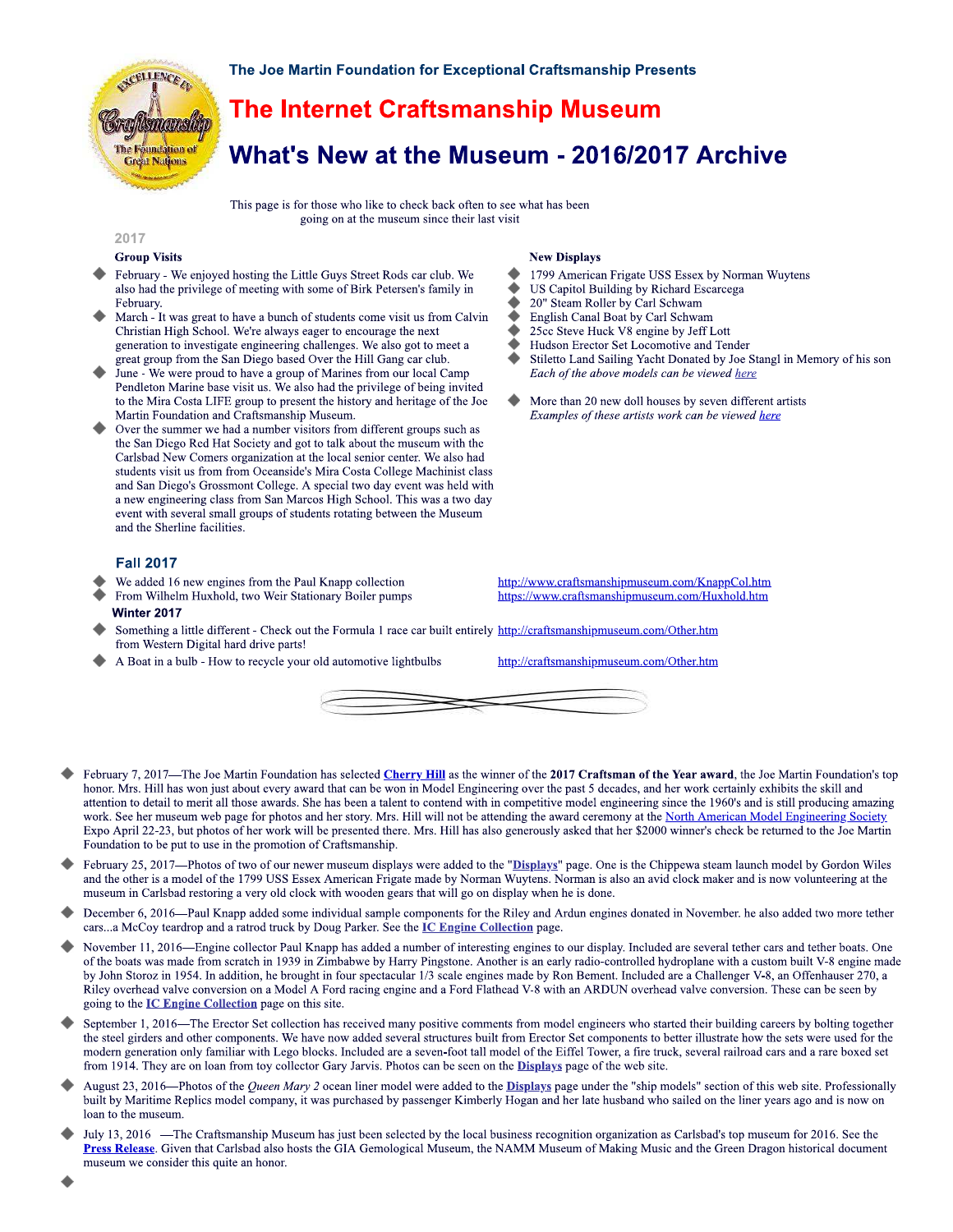July 2, 2016—The museum hosted its 10th anniversary celebration. Free soft drinks and chips were offered all day to guests. Featured was the unveiling of the Birk Petersen collection at 10:30 AM. The Petersen family attended from Provo, Utah to see the collection dedicated to public display. Over 150 items made by Birk Petersen included everything from toys and models of farm implements to a box organ, a carousel and many, many engines of widely varying types. A selection of miniature, full-size and even oversize guns are also part of the collection along with two large scale, working tractors, a steam shovel, a well-drilling rig and a Buffalo Springfield steam roller that was featured in a year-long, six issue series of articles in Live Steam magazine. We thank the Petersen family for the generous donation.

- June 30, 2016—We regret to announce that master watch and clock maker **William R. Smith** passed away May 10th, 2016. Bill Smith was the Joe Martin Foundation's 2000 winner of the Metalworking Craftsman of the Year award. The former engineer at the Oak Ridge, TN labs was not only a master in the field of clocks and watches, he also rebuilt and collected telegraph keys and wrote poetry. The numerous books and videos he produced on building clocks and doing horological shop operations have helped many a craftsman over the years.
- June 29, 2016—A new page on Abraham Megerdichian has just been added to the "unsual projects" room of the online museum. While his career was as a machinist, his hobby also involved making small models of everyday items in metal. His collection of models from tools and a toolbox to a piano and violin, a vacuum cleaner to a semi-truck paints an interesting story of a many who loved to work in metal.
- June 21, 2016—A huge new collection of work by **Birk Petersen** of Provo, UT has just been added to the online museum. Over 150 items were donated by the family of this prolific craftsman. A display of his work will be introduced in the Carlsbad museum at 10:30 AM on July 2, 2016, but for those who want a preview, visit his museum page. He built everything from engines to guns, generators to toys, tools to a carousel. The extent and variety of his lifetime body of work is amazing
- April 28, 2016—Seven new projects by Clif Roemmich were photographed at the 2016 NAMES Expo in Detroit and were just added to Clif's museum page. These include a Holt #77 steam farm tractor with a treaded drive as well as a 1909 Mercedes aircraft engine, a camelback drill press and several other interesting engines.
- April 5, 2016—Though added to the museum in 2012, we had never included photos of the Isuzu-Morita Hose Cart fire truck built by Tom Showers. Donor John Ackerman sent along some photos of this unique vehicle designed to fight fires in very tight quarters like the back alleys of Tokyo.
- March 30, 2016—A new woodcarver has just been featured in the online museum. Sheridan Preston carves not only birds and other objects from nature, but he also tests his wood skills by carving man-made objects like aircraft and sailing ships. Click on his name above to view his new page.
- March 24, 2016—A model of a horse-drawn fire pump from 1880 in Holland made by Merl Thurman was added to the museum display. It was built in 1/8 scale by Merl Thurman of Livingston, TX. Also added to the "Displays" page are photos of two scratch built wooden fishing boats made by Theodore Snoddy.
- March 3, 2016—A new batch of 41 engines including 10 tether cars and boats was just put on display at the museum as an addition to the Paul and Paula Knapp engine collection. See the **Engine Collection** page (last section near the bottom of the page) for a description and at least two photos of each new addition. These engines can be seen in person in the Carlsbad museum. In 1994, Eric Whittle of England won the IC engine contest at the NAMES show in Detroit. The engine was then stolen off the awards table. Jim Schiller put on a massive reward campaign with posters and calls to hobby shops, and the engine was anonymously returned six months later. Jim refused the \$2500 cash reward, so Eric Whittle built a special "Robin" 1-cylinder airplane engine and presented it to Jim at the 1995 show. Both engines and the reward poster are part of this new display.
- February 17, 2016—Two new books have just been added to our museum library courtesy of a donation by Roger A. Monroe. He shipped us Volumes 1 and 2 of Modern Machine Shop Practice. Volume 1 is a 3rd edition from 1899 and Volume 2 is a second edition from 1994. These large 11 x 13" leather bound books contain from 480 to over 500 pages of state of the art machining information as it stood in the late 1800's. The most surprising thing is how little most of it has changed. All the approximately 4000 illustrations in each volume are done as fine engravings, and the art itself is wonderful. We thank Mr. Monroe for contributing these books used by his grandfather and father who were all machinists. His grandfather worked as 2nd engineer on the steam plant at the Chicago World's Fair in 1893 and his father was also a machinist for Scott Paper working on one of the last live steam locomotives in use hauling logs to the mill in Washington.
- February 4, 2016—Three interesting new miniature weapons were added to **Antonio Rincon's** page. One is a matchlock pike with knife blade on the end and spikes on the side--a wicked looking combination weapon from the 1600's. Another combination weapon was the shield/matchlock pistol. An ornate silver inlaid carbine was also added.
- January 22, 2016-A group of US Marines hosted by the Wounded Warriors organization toured the museum today. They were all from nearby Camp Pendleton. They split up into teams and took our scavenger hunt challenge, finding items in the museum. Thank you for your service and sacrifice, gentlemen. See the Group Visits page for a photo.
- January 19, 2016—CRAFTSMAN OF THE YEAR ANNOUNCED! The Joe Martin Foundation's 2016 Craftsman of the Year was announced today. The winner is George Britnell of Strongsville, Ohio. George is a long-time model engineer and retired Ford Motor Company craftsman who has built a variety of small projects including steam engines, a Case tractor, guns and internal combustion engines. Naturally, they are based on Fords. CLICK HERE to see a video showing and explaining the features of his latest project, a 1/3 scale Ford Flathead V8 with Cadillac flathead type exhaust. George will receive his award in person at the 2016 North American Model Engineering Society Expo in Wyandotte, Michigan April 23-24, 2016. The award includes a check for \$2000 plus an engraved medallion.
- January 15, 2016—Local TV station KUSI, channel 9/51 does a daily show called "Good Morning San Diego." Craig got a chance to demonstrate an engine or two and talk briefly about the museum in the segment that can be seen at http://www.kusi.com/clip/12142078/miniature-engineering-craftsman-museum. Dave Stall does the "car guy" segments and has been an enthusiastic visitor to and supporter of the museum. Thanks to KUSI for the free coverage. I hope lots of people were watching at 6:45 AM.
- January 14, 2016—Miniature tool maker Paul Hamler has expanded his product line to include select miniature guns. His first project was a 1/3 scale Kentucky long rifle. Now he is completing a series of Colt M1911 automatic pistols in 1/3 scale. We just added some photos of the production process to his web page near the bottom of the photo section.
- January 7, 2016-A new craftsman was just added to the on-line museum. Model Engineer Doug Kelley has restored antique engines, driven heavy equipment and designed large earth movers. In retirement he turned to model engineering as a practical matter to build smaller engines, but he has chosen some unusual prototypes to model. See his work on our newest page.
- January 7, 2016—Another new addition to the web site takes our usually small model engines to something of an extreme in the opposite direction. Kelsey Barrion is a Marine Engineer who works on giant Diesel container ship engines. She describes what it's like to work on massive engines putting out thousands of horsepower.
- January 5, 2016--A gentleman in Europe has developed plans for an unusual engine. He sends the following message hoping to find a model engineer to build a prototype:

Hi, I saw your videos on Youtube. Stirlings are my big passion and rotary engines as well. So, I decided to invent rotary Stirling. I have plans for this, I think this could be very interested educational model. Here is my question for you : would you be interested in this project ? The plan is to develop one or more rotary models and produce them. I know this project would costs a lot, but investment could return soon. What do you think?

Thomas (tomaz and@yahoo.com), EU